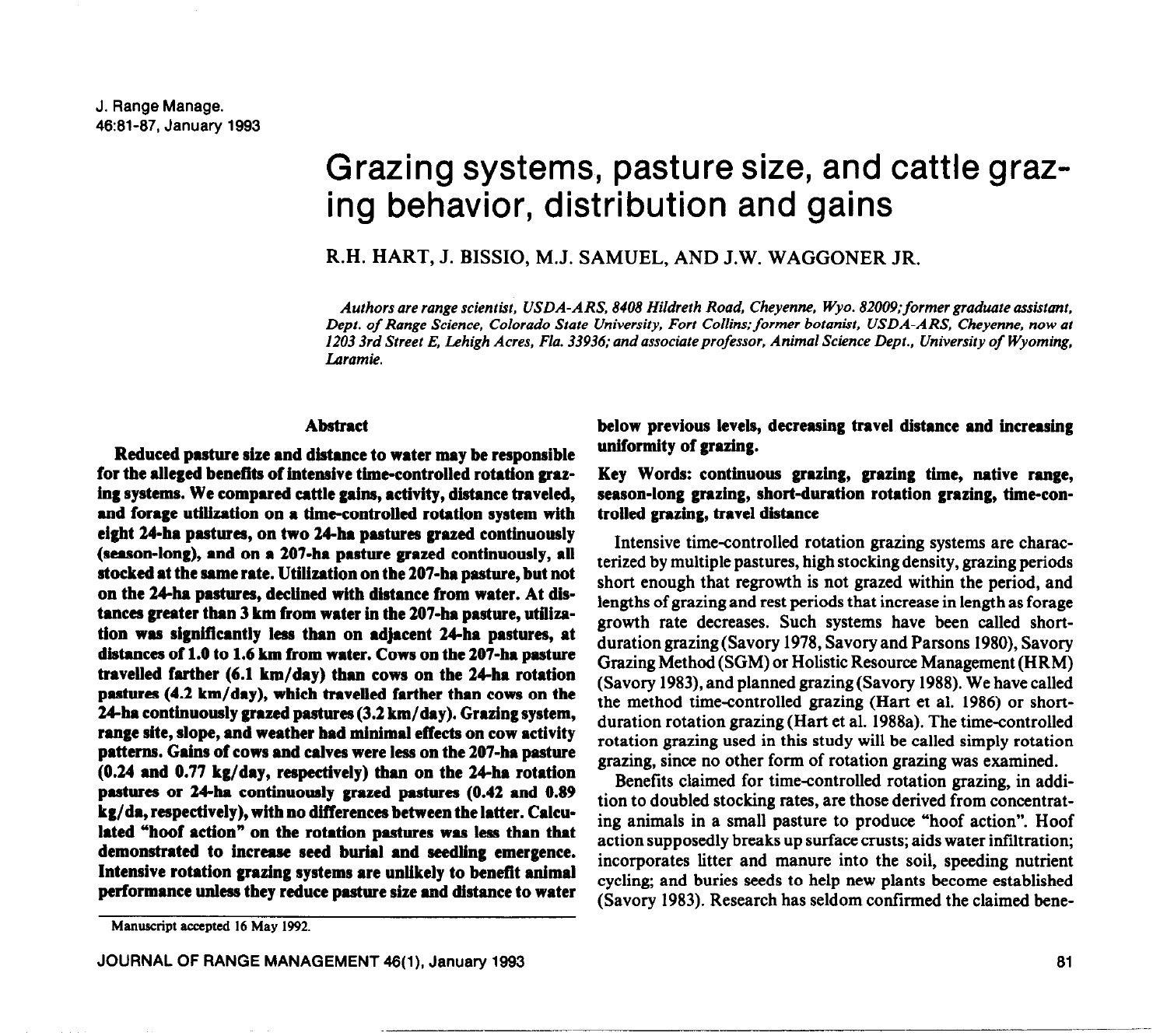fits of short-duration rotation grazing to animals, plants and soil (Bryant et al. 1989; Dormaar et al. 1989; Gillen et al. 1991; Hart et al. 1988a; Heitschmidt et al. 1982, 1985, and 1987; Taylor 1989; Weltz and Wood 1986). However, Hart et al. (1988a) confirmed that stocking rates can profitably be increased substantially above "government-prescribed stocking rates", although doubling them seems unduly risky (Hart 1991). Laycock (1983) and Lehnert (1985) pointed out that improved management is more important than rotation in achieving the benefits of grazing systems. Furthermore, subdividing large pastures to implement a rotation system may reduce distances to water and provide more uniform use of forage.

With these possibilities in mind, we designed a grazing study to separate the effects of time-controlled rotation from those of pasture size and distance to water, under uniformly good management. Our hypotheses were that (1) at the same stocking rate, cattle gains and activity and uniformity of grazing would be similar on rotation and continuously grazed pastures of similar size and shape with livestock water in similar locations, and (2) grazing would be less uniform and cattle would travel farther and gain less in a large continuously grazed pasture than in smaller rotation or continuously grazed pastures.

## **Materials and Methods**

### **Pasture Layout**

Layout of the experimental pastures is shown in Figure 1. The 2 continuous small pastures (CSl and CS2) each covered 24 ha, except in 1986 and 1987 when the east fence of CSI ran south to north rather than southwest to northeast and that pasture covered 34.4 ha. The continuous large pasture (CL) covered 207 ha, and was deliberately designed to produce a gradient of cattle distribution and forage utilization and to estimate the effects of these gradients on cattle gains. Each pasture contained a water source at one end. Maximum distances to water were 5.0 km on the continuous large pastures and 1.0 to 1.6 km on the rotation and continuous small pastures.

## **Forage Production and Utilization**

Forage production and utilization estimates on Figure 1 indicate locations of 1.2 X 1.2-m exclosures 1986-1990. Exclosures at the

ends farthest from water of the rotation pastures and of continuous small pasture 2 were paired with exclosures across the fence in the continuous large pasture. In 1988-1990, additional exclosures were located near water in rotation paddocks 1, 3, 5, and 7 and in CL, comparable to the exclosures near water in CSl and 2.

Peak standing crop was estimated in each exclosure in late July or early August each year. Production was estimated on two  $0.18$ -m<sup>2</sup> quadrats within each exclosure with a capacitance meter. In every second or third exclosure, forage from 1 quadrat was clipped to ground level, dried, and weighed.

After cattle were removed from the pastures, residual herbage was estimated. Five capacitance meter readings 4 paces apart were taken, beginning at a random distance between 10 and 20 paces from each exclosure and walking in a random direction. One quadrat near every 2 or 3 exclosures was clipped, dried, and weighed. Meter readings and weights from the clipped quadrats were used to calculate a calibration equation. These equations were linear with correlation coefficients  $(r)$  of 0.86 to 0.93; n = 8 to 14.

Peak standing crop was the mean of estimates from the 2 quadrats in each exclosure or, in the case of paired exclosures, from the 4 quadrats in both exclosures. Utilization was calculated as (peak standing crop-residual)/peak standing crop  $\times$  100, from each of the 5 estimates of residual herbage near each exclosure.

To estimate small-scale heterogeneity of utilization, in 1987 2 pairs of transects were established in each small continuous pasture and in rotation pastures 4 and 5. Four pairs of transects were established in the large continuous pasture. In the small continuous pastures, 1 pair was placed 100 to 200 m from water and the other 400 to 700 m from water. Corresponding distances in the rotation pastures were 200 to 300 m and 700 to 1,000 m. In the large continuous pasture, transect pairs were 700,900,2,600, and 3,200 m from water. Transects consisted of 128 segments, each 8 cm long, for a total length of 10.24 m. Paired transects were parallel and about 20 m apart.

In July and September of 1987, aerial cover, fraction of segment showing grazing, and utilization was estimated for each segment of each transect. Utilization was scored as none, no herbage removed; light, up to 25% removed; moderate, 26 to 50% removed; heavy, 51 to 85% removed; and over-utilized, over 85% utilization. A grazed patch consisted of 1 or more grazed segments with ungrazed segment(s) on each side.



Fig. 1. Pasture layout, location of exclosures 1986-1990, and forage production and utilization.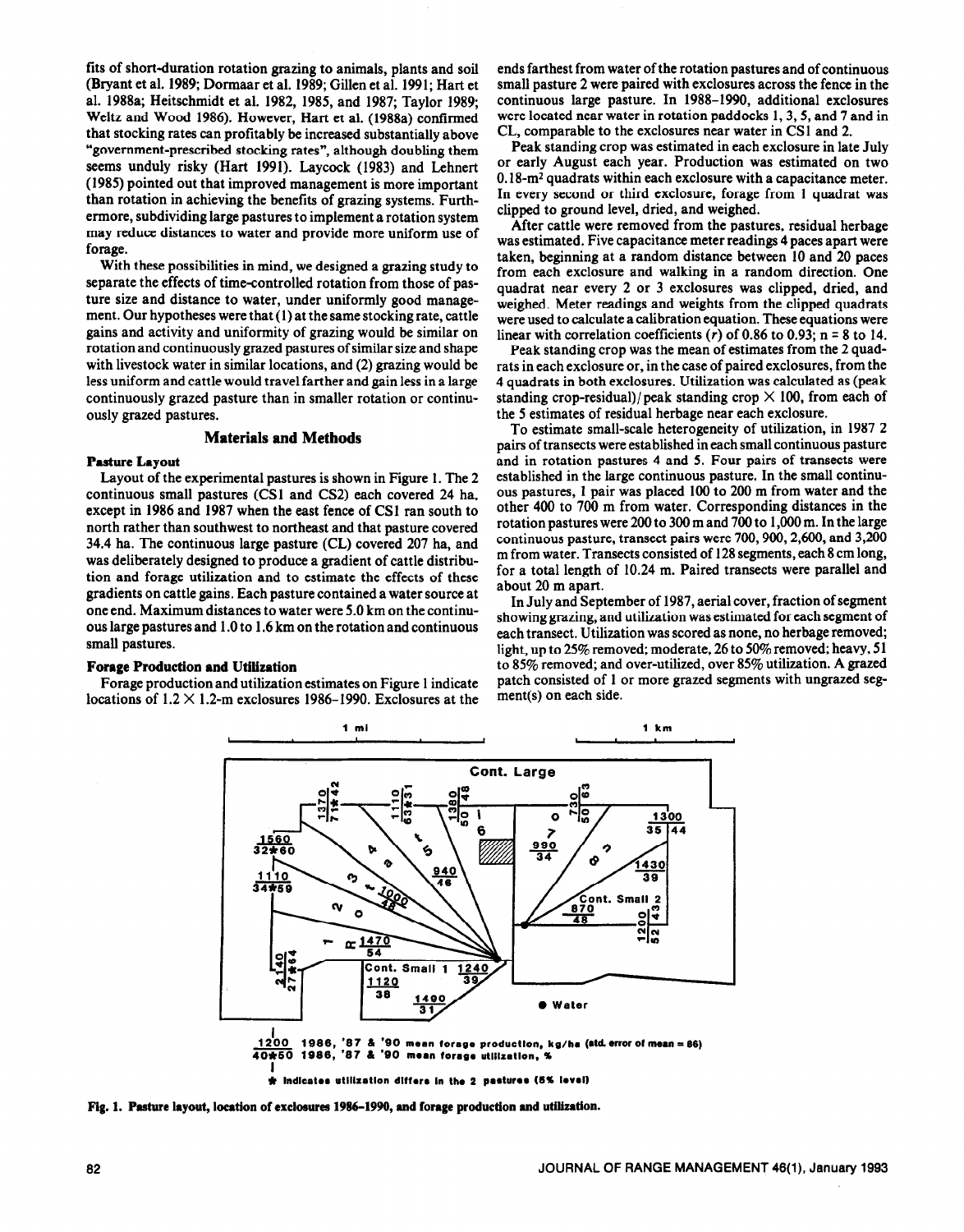|         | Forage<br>mean | Days   | Pasture -                 |             | Pairs  | Dry cows           | Heifers             | Animal | - AU days - - - - - |      |
|---------|----------------|--------|---------------------------|-------------|--------|--------------------|---------------------|--------|---------------------|------|
| Year    | (std error)    | grazed | Name                      | <b>Size</b> | (1 AU) | $(0.9 \text{ AU})$ | $(0.75 \text{ AU})$ | units  | / ha                | /Mg  |
| (kg/ha) |                |        |                           | (ha)        | (No.)  | (No.)              | (No.)               |        |                     |      |
| 1986    | 960            | 124    | Continuous Large          | 207.3       | 36     | o                  | 13                  | 51.15  | 30.6                | 31.9 |
|         | (82)           |        | Continuous Small 1        | 31.8        |        |                    |                     | 9.25   | 36.1                | 37.6 |
|         |                |        | <b>Continuous Small 2</b> | 24.3        | 6      | 0                  | 0                   | 6.00   | 30.6                | 31.9 |
|         |                |        | Rotation                  | 194.3       | 40     |                    | 11                  | 53.25  | 34.0                | 35.4 |
| 1987    | 1190           | 148    | Continuous Large          | 207.3       | 26     | 16                 | 16                  | 52.40  | 37.4                | 31.4 |
|         | (131)          |        | Continuous Small 1        | 31.8        |        |                    |                     | 10.15  | 47.2                | 39.7 |
|         |                |        | Continuous Small 2        | 24.3        | 4      |                    |                     | 7.15   | 43.5                | 36.6 |
|         |                |        | Rotation                  | 194.3       | 23     | 19                 | 14                  | 50.60  | 38.5                | 32.4 |
| 1988    | 1150           | 141    | Continuous Large          | 207.3       | 19     | 27                 | 10                  | 50.80  | 34.6                | 30.0 |
|         | (118)          |        | Continuous Small 1        | 24.3        | 3      |                    | 0                   | 5.70   | 33.1                | 28.8 |
|         |                |        | Continuous Small 2        | 24.3        |        | $\bf{0}$           | 5.70                | 33.1   | 28.8                |      |
|         |                |        | Rotation                  | 194.3       | 19     | 24                 |                     | 45.85  | 33.3                | 28.9 |
| 1989    | 530            | 77     | Continuous Large          | 207.3       | 32     | $\bf{0}$           |                     | 34.25  | 12,7                | 24.0 |
|         | (62)           |        | Continuous Small 1        | 24.3        | 3      | 0                  |                     | 3.75   | 11.9                | 22.4 |
|         |                |        | Continuous Small 2        | 24.3        | 3      | 0                  |                     | 3.75   | 11.9                | 22.4 |
|         |                |        | Rotation                  | 194.3       | 27     |                    | 5                   | 31.65  | 12.5                | 23.7 |
| 1990    | 1620           | 149    | Continuous Large          | 207.3       | 30     |                    | 19                  | 46.05  | 33.1                | 20.4 |
|         | (199)          |        | Continuous Small 1        | 24.3        | 3      |                    |                     | 4.65   | 28.5                | 17.6 |
|         |                |        | Continuous Small 2        | 24.3        |        | 0                  |                     | 4.75   | 29.1                | 18.0 |
|         |                |        | Rotation                  | 194.3       | 27     | 5                  | 10                  | 39.00  | 29.9                | 18.5 |

**Table 1. Forage production, days grazed, stocking rate, and grazing pressure on large and small continuously-grazed and small rotationally grazed pastures.** 

### **Livestock Behavior and Gains**

Pastures were stocked each spring with **cow-calf pairs and,** in most cases, dry cows and yearling heifers (Table 1). We tried to maintain the same stocking rates in all pastures, but this was not always possible with the available livestock and pasture sizes. If an animal became ill or died, it was replaced if a similar replacement was available, except in 1987. Cattle were weighed every 4 weeks, after feed and water were withheld overnight.

In 1989 and 1990, 6 nursing cows in the rotation herd, 6 in the herd on CL, and 3 in each herd on CSl and CS2 were fitted with plastic neck chains. Each chain in a herd was a different color. On selected days, herds were observed from dawn to dusk and the activity and location (on a 100-m grid) of chained cows was recorded at 15-min intervals. The rotation herd was observed in pastures R4 and RS. Occasionally a cow would lose her neck chain during or just before an observation day so it was not possible to observe the planned number of cows on every day.

Distance travelled was calculated by summing straight line distances between centers of grid squares occupied at successive observations. This provides a more reliable estimate than use of pedometers (Anderson and Kothmann 1980, Walker et al. 1985), which essentially count steps and multiply by a constant. While stride length may be relatively constant during non-grazing travel, it varies greatly during grazing (Test 1984).

Grazing events per hectare were calculated as total number of observations per ha/number of cow-days observed  $\times$  number of animal-days per pasture per year. Each event was considered to represent 15 minutes of activity, so hours of grazing was calculated as events/4. Percent of time spent grazing, nursing, resting, or travelling was calculated as observations in that activity/ total number of observations  $\times$  100.

### **Data Analysis**

Average daily gain of nursing cows, calves, dry cows, and heifers was subjected to analysis of variance in each year, with animals as experimental units (Conniffee 1976). Distance travelled and percent of time spent in each activity were similarly analysed. Because no activity ever occupied 0 or 100% of the day, data were approximately normally distributed in spite of being percentage data. Differences were considered significant if probability of Type I error was less than 0.05. Analysis indicated no significant differ-

ence in gain of any class of cattle or in activity of nursing cows between **CSl and** CS2, so data were pooled across these pastures. The same was true of rotation pastures R4 and RS.

Within each year, utilization was subjected to analysis of variance, with the 5 utilization estimates per exclosure treated as samples. Again, percentage data were normally distributed. The pooled sampling error mean square was used to test for differences between paired exclosures, for differences among exclosures within a pasture, and for differences among pastures. Mean utilization for 1986, 1987, and 1990 was analysed with years as main plots, exclosures as subplots, and utilization estimates as samples.

Utilization data for 1988 were eliminated from this analysis because herd composition was substantially different from that in other years. Distribution and forage utilization patterns of highly mobile dry cows are not the same as those of more sedentary nursing cows. No differences in use among pastures or locations within pastures were detected in 1988; mean use was 50%. Data from 1989 were eliminated because little forage was produced and cattle had to be removed when forage utilization reached only 17%.

Simple and multiple regression equations, using percent utilization or grazing time per hectare as the dependent variable and distance to water, percent slope and range site as independent variables, were calculated.

Grazed patches per transect, patch length, and segments overutilized as a percentage of all segments grazed were analyzed with each transect of a pair as samples within distances and within pastures. Heterogeneity chi-square was used to test variability in utilization among transects.

#### **Results and Discussion**

#### **Cattle Activity**

In 1989, cows in the continuous small pastures (CSl and CS2) spent a smaller percentage of time grazing than cows in the continuous large pasture (CL, Table 2). No other differences in grazing time were observed. Cows spent about 93% of the time grazing and resting.

Inevitably, resting time was negatively correlated with grazing time. Cows on CS spent more time resting than cows on the rotation pastures (R4 and R5) or CL in 1989. Cows spent about 3% of the time nursing calves, with no differences among treatments in either year.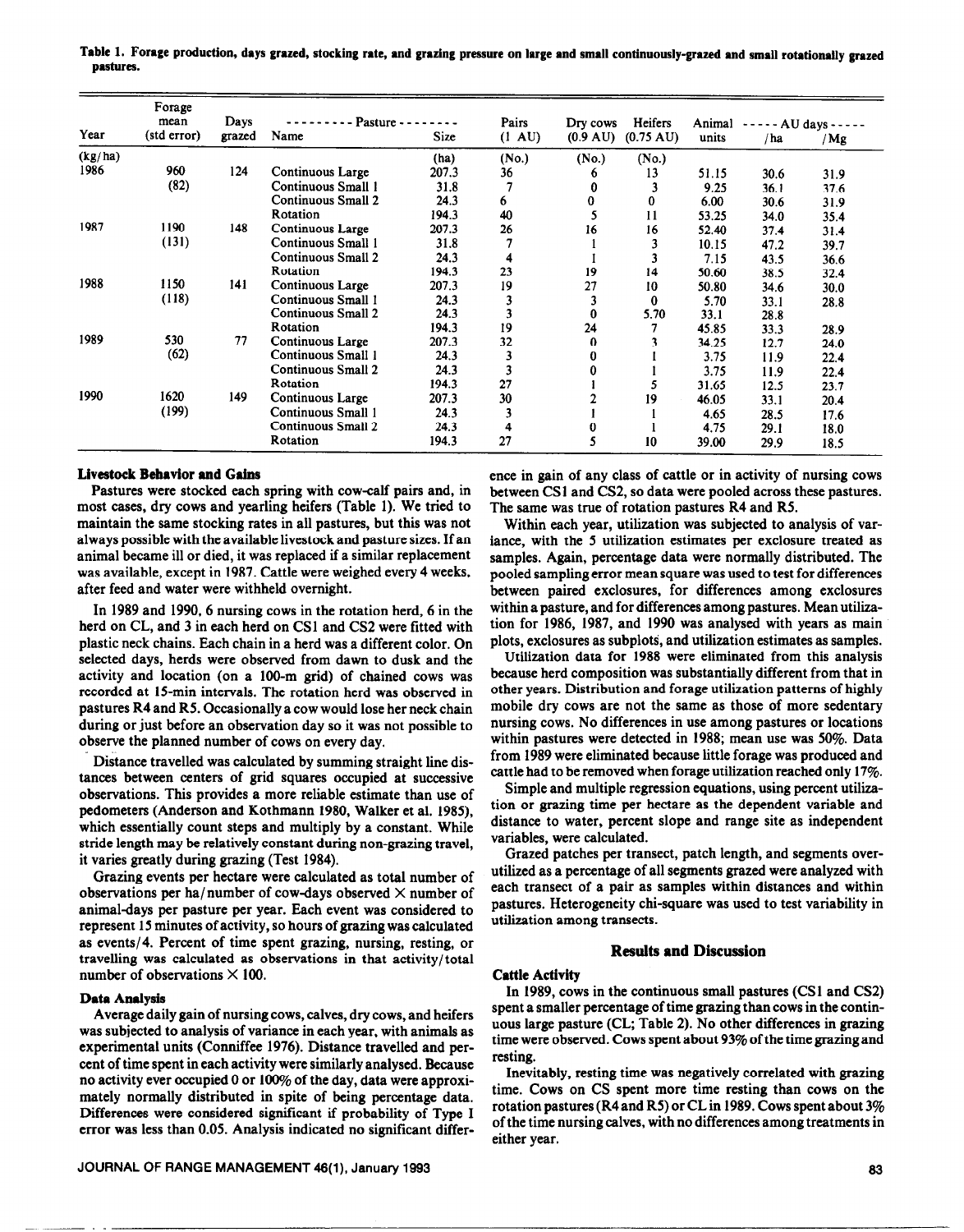**Table 2. Time spent in various activities by nursing cows on large or small continuously-grazed or small rotationally-grazed pastures.** 

| Year | Pasture                 | Grazing                       |                 | <b>Resting Travelling Nursing</b> |    |  |  |
|------|-------------------------|-------------------------------|-----------------|-----------------------------------|----|--|--|
|      |                         | $-$ % of time observed------- |                 |                                   |    |  |  |
| 1989 | Continuous Large        | 60 a                          | 30 a            | 6а                                | 4а |  |  |
|      | <b>Continuous Small</b> | 51 b                          | 43 b            | 3 <sub>b</sub>                    | 3a |  |  |
|      | Rotation                | 57ab                          | 37 <sub>b</sub> | 3 <sub>b</sub>                    | 3а |  |  |
| 1990 | Continuous Large        | 56 a                          | 35a             | 6 a                               | 3а |  |  |
|      | <b>Continuous Small</b> | 58 a                          | 37 a            | 3a                                | 3a |  |  |
|      | Rotation                | 54 a                          | 40 a            | 4 a                               | 3а |  |  |

**a,b Percentages within year and activity, followed by different letters, are different**   $(P \le 0.05)$ .

Cows spent an average of  $56\%$  of daylight hours grazing, equivalent to 9.0 hr/day during the 16 hours of daylight at summer solstice in June and 7.8 hr/day during the 14 hours of daylight in late August and early September. Walker and Heitschmidt (1989) reported that cows grazed 11.3 hr/day in May and June and 9.5 hr/day in August and September. However these grazing times included night-time grazing, which was not observed in our study. Total grazing time did not differ among continuous grazing and rotational grazing in 14 or 42 paddocks. Hepworth et al. (1991) reported that steers grazed an average of 8.5 hr/day during daylight hours. In the third year of their study, steers at heavy stocking grazed longer under continuous than under rotation grazing; in no other case were differences found between systems.

Cows spent about twice as much time travelling on CL as on R or CS, but the difference was significant only in 1989. Cows travelled about 6.1, 3.2, and 4.2 km/day on CL, CS, and R, respectively (Table 3). They travelled farther on R than on CS, and about 70% farther on the 207-ha CL than on the 24-ha R or CS.

**Table 3. Distance traveled by nursing cows on large or small continuously grazed or small rotationally-grazed pastures.** 

| Type of<br>travel | Pasture                 | 1989             | 1990             | Mean             |  |  |
|-------------------|-------------------------|------------------|------------------|------------------|--|--|
|                   |                         | km/day-          |                  |                  |  |  |
| Total             | Continuous Large        | 6.4 a            | 5.8 a            | 6.1 a            |  |  |
|                   | <b>Continuous Small</b> | 3.2c             | 3.2c             | 3.2c             |  |  |
|                   | Rotation                | 4.4 b            | 4.0 <sub>b</sub> | 4.2 <sub>b</sub> |  |  |
| Grazing           | Continuous Large        | 4.0 a            | 3.6a             | 3.8a             |  |  |
|                   | <b>Continuous Small</b> | 2.6 <sub>b</sub> | 2.8 <sub>b</sub> | 2.7c             |  |  |
|                   | Rotation                | 3.2ab            | 2.9 <sub>b</sub> | 3.1 <sub>b</sub> |  |  |
| Non-grazing       | Continuous Large        | 2.4 a            | 2.2a             | 2.3a             |  |  |
|                   | <b>Continuous Small</b> | በ 6 ኬ            | 0.4 <sub>b</sub> | 0.5c             |  |  |
|                   | Rotation                | 1.2ab            | 1.1ab            | 1.2 <sub>b</sub> |  |  |

**a,b Distances within type of travel and years or mean, followed by different letters, arc** 

Travel was divided into grazing and nongrazing travel. Nongrazing travel included travel to and from water or travel of over 100 m without stopping to graze; the latter contributed very little. Grazing travel was 3.8,2.7, and 3.1 km/day on CL, CS, and R, respectively (Table 3), and was less in the small CS and R pastures than in the large CL pasture, with no difference between CS and R. Most of the differences in travel among systems occurred when the cows were not grazing. Nongrazing travel was 2.3,0.5, and 1.2 km on CL, CS, and R; all differences were significant.

Walker and Heitschmidt (1989) reported that cows travelled 5.8 km/day in a 248-ha continuous pasture and 6.5 and 8.2 km/day in 27-ha and IO-ha rotation pastures, respectively. Pastures in this study were similar in size to ours, yet differences between sizes were small, probably because maximum distance to water varied only from 1.3 to 1.4 km among treatments, vs. 1 .O to 5.0 km in our study. Heifers travelled 5.5 km/day in 4-ha rotation pastures vs. 6.1

km/day in a 20-ha continuous pasture (Anderson and Kothmann 1980). Hepworth et al. (1991) estimated that steers travelled 2.7 km/ day in pastures where maximum distance to water was 640 m vs. 1.9 km/day where distance was 240 m. Distance to water, not pasture size or grazing system, appears to be the major factor controlling distance travelled.

Nongrazing travel on R and CS was *positively* correlated with the number of times cows went to water; r values were 0.76 and 0.78, respectively. On CL, nongrazing travel was *negatively corre*lated with times at water;  $r = -0.62$ . As cows grazed farther from water on the large pasture, they went to water less often, regardless of weather. Fewer trips compensated for the greater distance to water.

Cows did not go to water at all on cool damp days such as 20 July 1990 (maximum temperature  $14^{\circ}$  C, 7 mm of rain), and usually stopped grazing when it was actually raining. No other relationships were detected between weather and time in activity or distance travelled, although Anderson and Kothmann (1980) found distance travelled was correlated with precipitation, temperature, and the ratio of water vapor to dry air in the atmosphere.

## **Hoof Action**

An estimate of "hoof action" can be calculated from travel distance and stocking density. Nongrazing travel contributed little to hoof action, because nearly all of it was done on established paths. Therefore our calculations were based on grazing travel.

**Test** (1984) spent many hours observing grazing cattle and concluded that, while length of stride varied greatly depending on what the animal was doing, average stride lengths of mature cows were about 45 and 90 cm, respectively, while grazing and travelling. Thus for each kilometer traveled by a cow while grazing, each leg took about 2,222 steps or approximately 9,000 steps for all 4 legs. Measurements of hoofprints showed an average area of about 100 cm<sup>2</sup>, so about 90 m<sup>2</sup> was trampled for each kilometer traveled per animal. Heifers would take slightly shorter steps and therefore more steps per km, but hoofprints would be smaller so the same area per km traveled will be used.

Heaviest stocking on R occurred in 1987, with 56 cows and heifers on the system. With all 56 head in a single 24-ha pasture, each travelling 3.1 km/day while grazing, the maximum area trampled if no overlap occurred would be  $15,624$  m<sup>2</sup> or 1.56 ha. Some steps almost certainly overlapped but it is not possible to calculate how many. In a 144-day grazing season on an 8-pasture system, 18 days per pasture, the area trampled would be about 28 ha or 1.17 times the area of the pasture. Adding trampling by calves would slightly increase this figure, but allowing for overlap of hoofprints would decrease it. Dividing the area into more pastures, **assuming** that travel distance was unchanged, would not increase the total area trampled but would concentrate the effect in fewer days.

Trampling densities may influence seedling establishment. Under a lo-paddock intensive rotation grazing system, nearly all crested wheatgrass seedlings were destroyed by trampling (Salihi and Norton 1987). Zero, light, or heavy trampling, followed by rain, buried 20,28, and 45% respectively of seeds of 4 grass species within the "biological limit" for emergence (Winkel et al. 1991). Differences between no and light trampling were not significant; differences between light and heavy trampling were significant in 2 of 8 year  $\times$ species combinations. Heavy trampling increased seedling emergence of 1 of 4 grasses in a wet year, all 4 in a moderately wet year, and none of the 4 in a dry year (Winkel and Roundy 1991). Heavily trampled soils took up water faster than untrampled soils immediately after trampling, but took up less water later in the season (Roundy et al. 1992). Light trampling was approximately 10 hoofprints per  $m^2$ , or 0.1 of the area trampled as calculated by the method outlined above. The area affected by heavy trampling is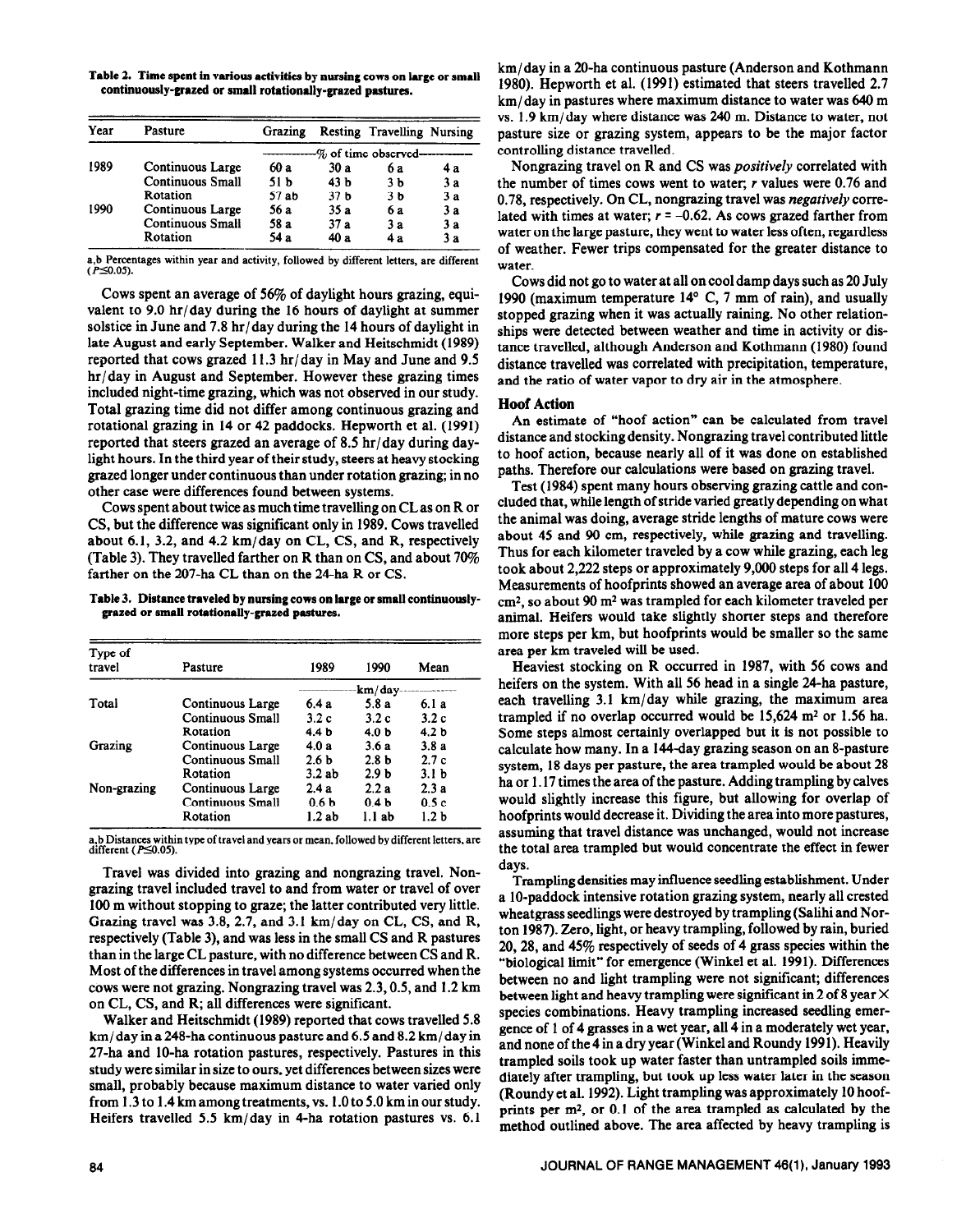

Fig. 2. Cattle hours of grazing per hectare, 1990. Activity was estimated in pastures 4 and 5 of the rotation treatment, and in both small and the large **pastured of the continuous grazing treatments.** 

**harder** to calculate. Five cattle were herded inside a  $6 \times 6$  m enclosure for 20 min. If they constantly walked at 6 km/ hour, all 5 cattle travelled a total of 10 km and trampled an area of 900 m<sup>2</sup> or 25 times the area of the plot. Thus trampling at about 20 times the density observed in our study only sometimes increased emergence and only temporarily increased water infiltration. Abdel-Magid et al. (1987) and Taylor (1989) calculated that trampling at this density would reduce water infiltration and increase soil bulk density.

#### **Uniformity of Use**

Percent use (Fig. 1) did not differ significantly among locations within the 24-ha continuously grazed pastures (CS) or rotation paddocks (R). Use declined with distance from water in CL, the 207-ha continuously grazed pasture; Use  $= 0.60 - 0.0059$  D, when D  $\overline{a}$  = distance to water in m;  $r^2$  = 0.55. At distance greater than 3 km from water in CL, use was less than in adjacent rotation pastures with distances to water of 1.0 to 1.6 km. Webb (1931) noted that by the end of the 19th century, government publications stated that cattle should not walk more than  $2 \frac{1}{2}$  miles (4 km) to water. Nevertheless, some cattle producers are astonished to discover an increase in uniformity of use and livestock production when enormous pastures are subdivided and new water sources provided as part of a grazing system (Laycock 1983, Bryant et al. 1989, Taylor 1989). They credit the improvement to rotation grazing, not to reduced distances to water.

It should be emphasized that fencing to divide a larger pasture with a single pre-existing water source into a number of smaller pastures radiating out from that source does not reduce the distance to water on any part of that pasture, regardless of pasture size or location of the water source. On the other hand, providing new water sources can reduce the distance to water on large areas of the pasture without any pasture subdivision whatsoever. Everhart (1991) points out that locating water sources so pastures can be subdivided into smaller square rather than wedge-shaped pastures greatly reduces the amount of fence needed and more efficiently decreases the average distance to water. Walker and Heitschmidt (1986) found that dividing a pasture into 14 wedge-shaped pastures increased the number of cattle trails, and further dividing one of these pastures into 3 increased the number of trails even more.

At a finer scale along the paired transects, there were few differences among systems. In July, significantly more of the grazed segments were over-utilized under R (15%) than under CS (2%); CL was intermediate at 7%. By September, more grazed segments were overused under CS (46%) than under R (30%); CL was again intermediate at 37%. The rotation schedule was such that more animal-days of grazing had occurred on the R paddocks measured than on CL or CS in July; the reverse was true in September. By September all systems averaged 2.4 grazed patches per meter of transect, and average grazed patch length was 21 cm on R and CS and 17 cm on CL; differences were not significant.

Estimated cow-hours of grazing per hectare in 1990 (Fig. 2) also were related to D or distance to water in meters; Cow-hour/ha = 1726 - 0.35 D;  $r^2 = 0.17$ . No significant correlations between grazing time and slope or range site were detected, although cows appeared to spend more time grazing along the intermittent streams in R4, R5, and CL than in adjacent uplands. Senft et al. (1983, 1985) and Launchbaugh et al. (1990) found much greater differences in preference among sites, but vegetation also differed more among sites in their study. Our sites were quite similar, although loamy sites produced more total forage and blue grama (56% vs. 50% by weight) and less needleandthread (4% vs.  $12\%$ ) than gravelly loamy sites, and supported somewhat different forb populations. However, forbs produced only 8% of total production (Hart and Samuel 1985).

DeYoung et al. (1988) found that cattle made more uniform use of vegetation types under rotation than under continuous grazing, but distribution was more influenced by soil series and distance to water under rotation grazing. Stuth et al. (1987) found cattle spent more time grazing preferred sites under rotational than under continuous grazing. Walker et al. (1989) found that cattle were more selective for plant communities under rotation than under continuous grazing, and more selective at the beginning of a rotation grazing period than at the end. They concluded that selectivity declined with decreasing forage and increasing grazing pressure, and grazing system effects were indirect through the impact of systems on grazing pressure.

Grazing time in CL dwindled with distance from water, just as percent use did. Cattle were never observed grazing at the end of

--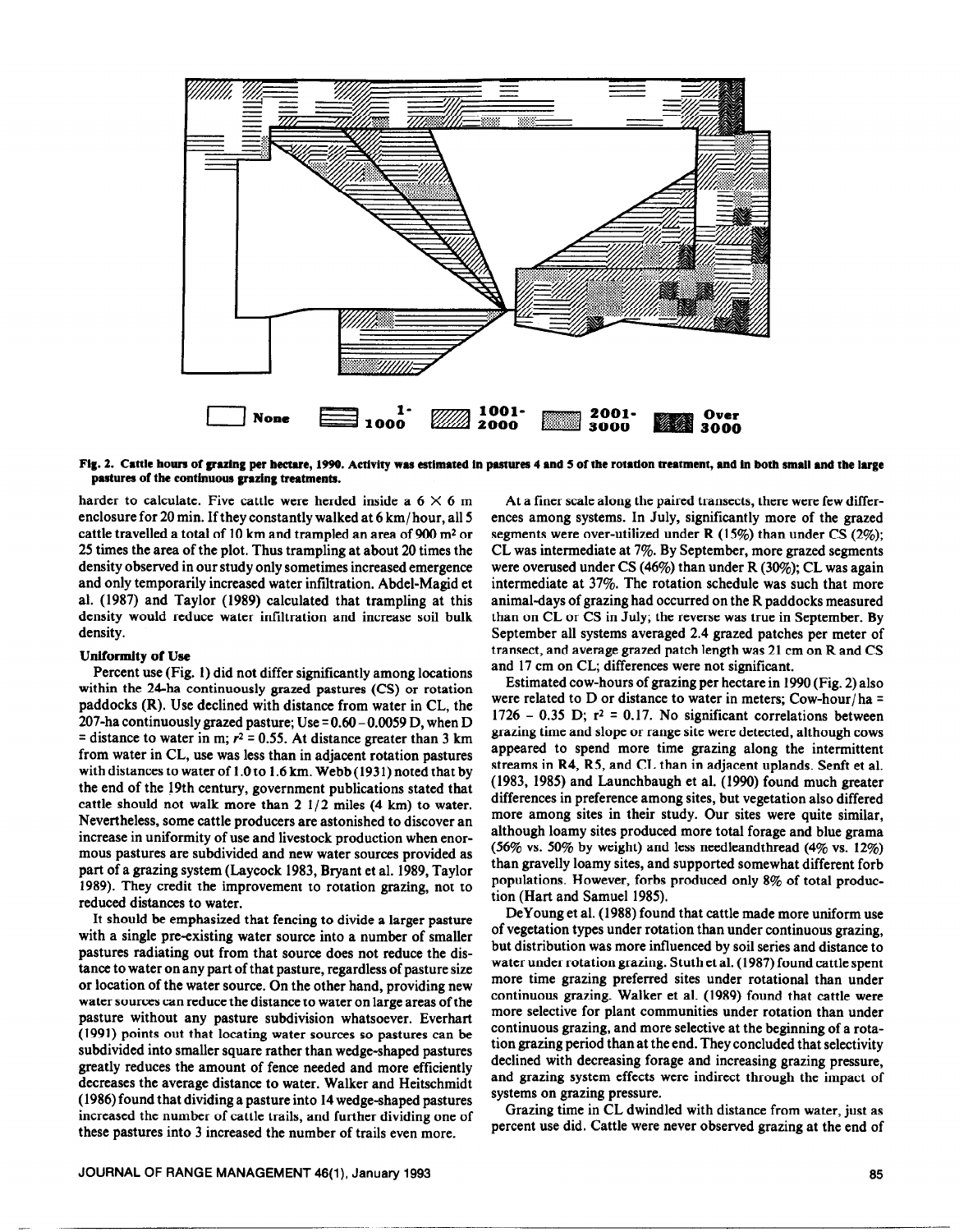CL farthest from water, although dungpats indicated they sometimes went there. The average of 27% use observed at the far end also indicates some grazing, but some of this might be credited to insects and rodents.

## Cattle **Gains**

Heavy use of forage near water and little use far from water, plus increased travel time and distance, reduced cow and calf gains on the large continuously grazed pasture (CL). Average daily gains of nursing cows were lower on CL than on the rotation pastures (R) or on the small continuously grazed pastures (CS) in all 5 years studied (Table 4). Only in 1988 were gains of nursing cows less on CS than on R. Calf gains did not differ between R and CS in any

**Table 4. Gains of nursing and dry cows, calves, and yearling heifers on large and small continuously-grazed and small rotationally grazed pastures.** 

| Үеаг | Pasture                 | Nursing<br>cows   | Dry<br>cows        | Calves            | Heifers           |  |
|------|-------------------------|-------------------|--------------------|-------------------|-------------------|--|
|      |                         | -Gain, km/day---  |                    |                   |                   |  |
| 1986 | Continuous Large        | 0.08 <sub>b</sub> | 0.46a              | 0.68 <sub>b</sub> | 0.51a             |  |
|      | <b>Continuous Small</b> | 0.24a             |                    | 0.78a             | 0.65a             |  |
|      | Rotation                | 0.21a             | 0.51a              | 0.77a             | 0.59a             |  |
| 1987 | Continuous Large        | 0.31 <sub>b</sub> | 0.69a              | 0.73 <sub>b</sub> | 0.62a             |  |
|      | <b>Continuous Small</b> | 0.54 a            |                    | 0.85a             | 0.71a             |  |
|      | Rotation                | 0.44a             | 0.71a              | 0.83a             | 0.71a             |  |
| 1988 | Continuous Large        | 0.17c             | 0.66 <sub>b</sub>  | 0.73 <sub>b</sub> | 0.62a             |  |
|      | <b>Continuous Small</b> | 0.23 <sub>b</sub> | 0.68 <sub>b</sub>  | 0.95a             |                   |  |
|      | Rotation                | 0.34a             | 0.73a              | $0.83$ ab         | 0.74a             |  |
| 1989 | Continuous Large        | 0.23 <sub>b</sub> |                    | 0.83 <sub>b</sub> | 0.79a             |  |
|      | Continuous Small        | 0.42a             |                    | 1.06a             | 0.94a             |  |
|      | Rotation                | 0.49a             | 0.58               | $0.94$ ab         | 0.76 a            |  |
| 1990 | Continuous Large        | 0.42 <sub>b</sub> | 0.85a              | 0.89a             | 0.74 <sub>b</sub> |  |
|      | <b>Continuous Small</b> | 0.61a             | 0.79a              | 0.97a             | 0.78ab            |  |
|      | Rotation                | 0.61a             | 0.84a              | 0.94a             | 0.87a             |  |
| Mean | Continuous Large        | 0.24 <sub>b</sub> | 0.66a <sup>1</sup> | 0.77 <sub>b</sub> | 0.66 a            |  |
|      | <b>Continuous Small</b> | 0.41a             |                    | 0.92a             |                   |  |
|      | Rotation                | 0.42a             | 0.70a              | 0.86a             | 0.73a             |  |

a,b Gains of the same class of cattle in the same year, followed by different letters, are different ( $P \le 0.05$ ). **'Mean** gains of dry cows exclude **1989 when no dry cows gazed the large continuous** 

**pasture.** 

year. Calf gains on CL were lower than on CS in all but 1990, and lower than on R in 1986 and 1987.

Reducing pasture size from 207 to 24 ha usually produced marked improvements in cow and calf gains, regardless of grazing system. On 24-ha pastures, grazing system seldom affected cow or calf gains. Cow and **calf** gains may increase under rotation grazing systems, but because of reduced pasture size, resulting in reduced distance travelled and more uniform grazing, not because of rotation *per se.* 

*Cows* on CL travelled about 2.9 km/day farther than cows on CS and 1.9 kg farther than cows on R (Table 3). Hepworth et al. (1991), using data of Brody (1945) and Clapperton (1964), calculated an energy requirement of 51 kilocalories/ km of travel/ 100 kg of body weight. Ribiero et al. (1977) calculated 48 kilocalories/ km of travel/ 100 kg of body weight. Average weight of cows observed in the current study was about 500 kg. At an energy requirement of 4,200 kilocalories/ kg of gain (Garrett et al. 1959) and 50 kilocalories/ km of travel/ 100 kg of body weight, CL cows should have gained 0.17 kg/day less than CS and 0.11 kg less than R cows. The observed differences in average daily gain were similar, 0.17 kg less than CS (0.24 vs. 0.41 kg) and 0.18 kg less than R (0.24 vs 0.42 kg; Table 4).

Gains of heifers and dry cows showed little response to grazing

system or pasture size. Heifer gains in 1990 were lower on CL than on R. No other significant differences in heifer gains were detected among treatments, partly because of the small number of heifers per pasture. Dry cows on CS and CL gained less than those on R in 1988. Pasture size or distance to water made little difference to dry cows; free of maternal responsibilities, they ranged widely.

## **Conclusions**

Results of this study emphasize the importance of 2 requirements of sound range management, proper stocking rate and even livestock distribution. They also demonstrate that these requirements can be achieved independently of grazing system. Uniformity of grazing use; time spent grazing, resting and traveling; distance travelled by cows; and cattle gains were similar under continuous and time-controlled rotation grazing when pastures on the 2 systems were similar in size, shape, and maximum distance to water. But under continuous grazing with longer maximum distance to water, travel distance increased, grazing (as measured by both utilization and time spent grazing) was much heavier near water than at distances greater than 3 km, and gains of nursing cows and calves decreased. Installation of a rotation grazing system is unlikely to produce higher cattle gains, greater stocking rate, or more uniform grazing unless it is coupled with pasture subdivision and the provision of additional water sources. Subdivision and water may be provided more economically without implementing rotation grazing.

### **Literature Cited**

- **Abdel-Magid, A.H., M.J. Trlica, and R.H. Hart. 1987. Soil** and vegetation responses to simulated trampling. J. Range Manage. 40:303-306.
- **Anderson, D.M., and M.M. Kothmann. 1980.** Relationship of distance traveled with diet and weather for Hereford heifers. J. Range Manage. 33:217-220.
- **Brody, S. 1945.** Bioenergetics and Growth. Reinhold Publ. Co., N.Y.
- Bryant, F.C., B.E. Dahl, R.D. Pettit, and C.M. Britton. 1989. Does shortduration grazing work in arid and semiarid regions? J. Soil Water Conserv. 44:290-296.
- **Clapperton, J.L. 1964. The** energy metabolism of sheep walking on the level and on zradients. Brit. J. Nutr. 18:47-54.
- **Conniffee, D. 1976.** A comparison of between and within herd variance in grazing experiments. Irish J. Agr. Res. 15:39-46.
- **DeYoung, C.A., A. Garza Jr., T.F. Kohl, and S.L. Beasom. 1988.** Site preference by cattle under short duration and continuous grazing management. Tex. J. Agr. Natur. Res. 2:35-36.
- **Dormur, J.F., S. Smoliak, and W.D. Willms. 1989.** Vegetation and soil responses to short duration grazing on fescue grasslands. J. Range Manage. 42:252-256.

**Everhart, M.E. 1991. The** preferred grazing system. Rangelands 13:266-270.

- Garrett. W.N.. **J.H. Meyer, and G.P. Lofgreen. 1959.** The comparative energy requirements of sheep and cattle for maintenance and gain. J. Anim. Sci. 18:528-546.
- **Gillen, R.L., F.T. McCollum, J.E. Hodges, J.E. Brummer, and K.W.** Tate. **1991.** Plant community responses to short duration grazing in tallgrass prairie. J. Range Manage. 44:124-128.
- Hart, R.H. 1989. SMART: a simple model to assess range technology. J. Range Manage. 42:421-424.
- Hart, R.H. 1991. Managing livestock grazing for risk; the STEERISK spread sheet. J. Range Manage. 44:227-231.
- **Hart,** R.H., and M.J. Samuel. 1985. Precipitation, soils and herbage production on southeast Wyoming range sites. J. Range Manage. 38:522-525.
- **Hart, R.H., M.J.** Samuel, P.S. Test, and **M.A. Smith. 1988a.** Cattle, vegetation, and economic responses to grazing systems and grazing pressure. J. Range Manage. 41:282-286.
- **Hart. R.H.. G.E. Schuman, M.J. Samuel, and M.A. Smith. 1986.** Timecontrolled grazing research in Wyoming, p. 73-82. In: J.A. Tiedeman (ed.), Short duration grazing. Wash. State Univ., Pullman.
- Hart, R.H., J.W. Waggoner, Jr., T.G. Dunn, C.C. Kaltenbach, and L.D. **Adams. 1988b.** Optimal stocking rate for cow-calf enterprises on native range and complementary improved pastures. J. Range Manage. 41:435-441.